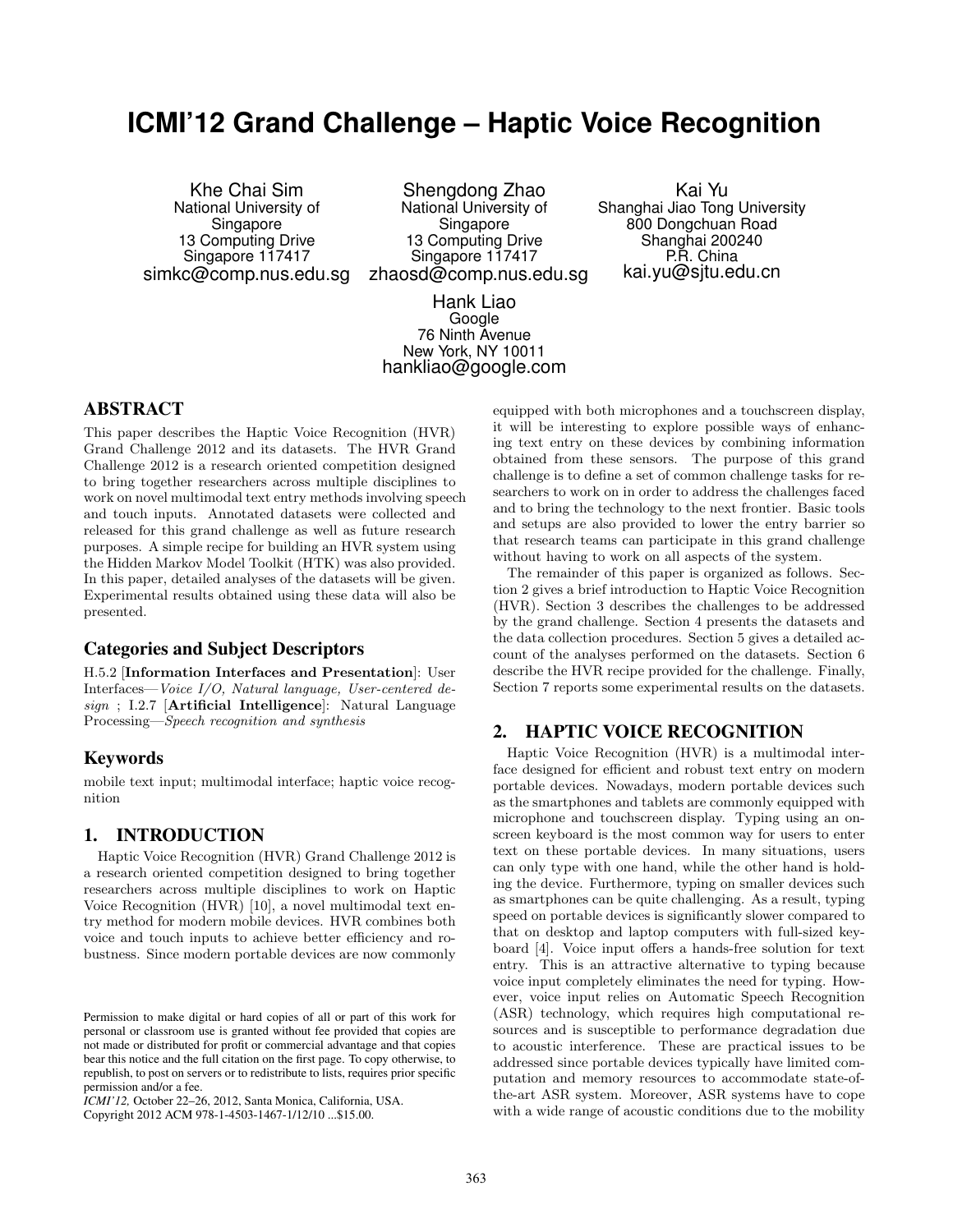of these portable devices. In addition, ASR systems often do not work as well for non-native speakers or speakers with a heavy accent. Users often find that voice input is like a black box that listens to the users voice and returns the recognition output without much flexibility for human intervention in case of errors. Certain applications will return multiple recognition hypotheses for the users to choose from. Any remaining unhandled errors are typically corrected manually. Instead of accepting human inputs after the recognition process, it may be more helpful to integrate additional human input into the voice recognition process. This is the basis motivated the development of Haptic Voice Recognition (HVR) [10].

Haptic Voice Recognition (HVR) is a multimodal interface designed to offer users the opportunity to add his or her '*magic touch*' in order to improve the accuracy, efficiency and robustness of voice input. HVR is designed for modern mobile devices equipped with an embedded microphone to capture speech signals and a touchscreen display to receive touch events. The HVR interface aims to combine both speech and touch modalities to enhance speech recognition. When using an HVR interface, users will input text verbally, at the same time provide additional cues in the form of Partial Lexical Information (PLI) [11] to guide the recognition search. PLIs are simplified lexical representation of words that should be easy to enter whilst speaking  $(e.g., the$ prefix and/or suffix letters). Preliminary simulated experiments conducted by [10] show that potential performance improvements both in terms of recognition speed and noise robustness can be achieved using the initial letters as PLIs. For example, to enter the text "Henry will be in Boston next Friday", the user will speak the sentence and enter the following letter sequence: 'H', 'W', 'B', 'I', 'B', 'N' and 'F'. These additional letter sequence is simple enough to be entered whilst speaking; and yet they provide crucial information that can significantly improve the efficiency and robustness of speech recognition. For instance, the number of letters entered can be used to constrain the number of words in the recognition output, thereby suppressing spurious insertion and deletion errors, which are commonly observed in noisy environment. Furthermore, the identity of the letters themselves can be used to guide the search process so that partial word sequences in the search graph that do not conform to the PLIs provided by the users can be pruned away.

## 3. THE HVR CHALLENGES

This section will present a detailed description of the HVR Grand Challenge. The main objective of the HVR Grand Challenge 2012 is to provide a common platform on which competitive research work can be performed easily by researchers across multiple disciplines. The HVR Grand Challenge is set to address two major challenges pertaining to HVR: 1) What kind of haptic information can be provided via touch input and how to provide them? and 2) What kind of inference models to be used and how to combine multiple inference models together?

In order to address the above two challenges, the grand challenge consists of two challenge sub-tasks, which correspond to one of the two components of the HVR system, as depicted in Figure 1. The front-end of an HVR system (HVR interface) captures the voice and touch inputs from the user using a microphone and a touchscreen display. The



Figure 1: HVR System Architecture.

multiple streams of information captured by the front-end component are then processed by the back-end component (HVR recognition) to decipher the user intended input texts. The details of the two challenge subtasks will be described in the following.

#### 3.1 T1 – The HVR Interface Challenge

The objective of this challenge subtask was to design innovative user interfaces for HVR. The core of this task was to design appropriate haptic events for HVR and methods for generating these events using touchscreen inputs. The complexity of the haptic event will affect the quality of the realized speech as well as the throughput using the overall HVR interface. For example, the haptic events may represent partial lexical information [11] of the words in the utterance, such as the initial and/or final letter of the words; and these letters may be generated by tapping on the appropriate keys on a soft keyboard or using more complex gesture recognition approaches. Through this challenge subtask, participants were given the freedom to propose innovative haptic events for HVR. For this challenge subtask, a list of text prompts were provided. Participants were asked to use their respective HVR interfaces to generate the corresponding speech data and haptic events. Systems were evaluated in terms of the word accuracy of the final text output from the overall HVR system. Participants in this challenge subtask may not need to build their own back-end recognition systems. A baseline HVR recognition system was provided to the participants to evaluate their HVR interfaces.

#### 3.2 T2 – The HVR Recognition Challenge

This subtask was designed to challenge the research community to propose innovative recognition algorithms for HVR. HVR is essentially an extension to the conventional ASR, where haptic events are augmented as additional input. Participants were encouraged to discover new ways of making use of this additional information to improve the final recognition performance. Previously, haptic pruning was proposed in [10] to incorporate haptic inputs in order to constrain the decoding search space. A more generic probabilistic framework of integrating the haptic inputs based on Weighted Finite State Transducers (WFST) was introduced in [11]. Participants were invited to explore other possibilities, including but not limited to aspects such as acoustic and language model adaptation using the additional haptic events. For this subtask, participants were given a set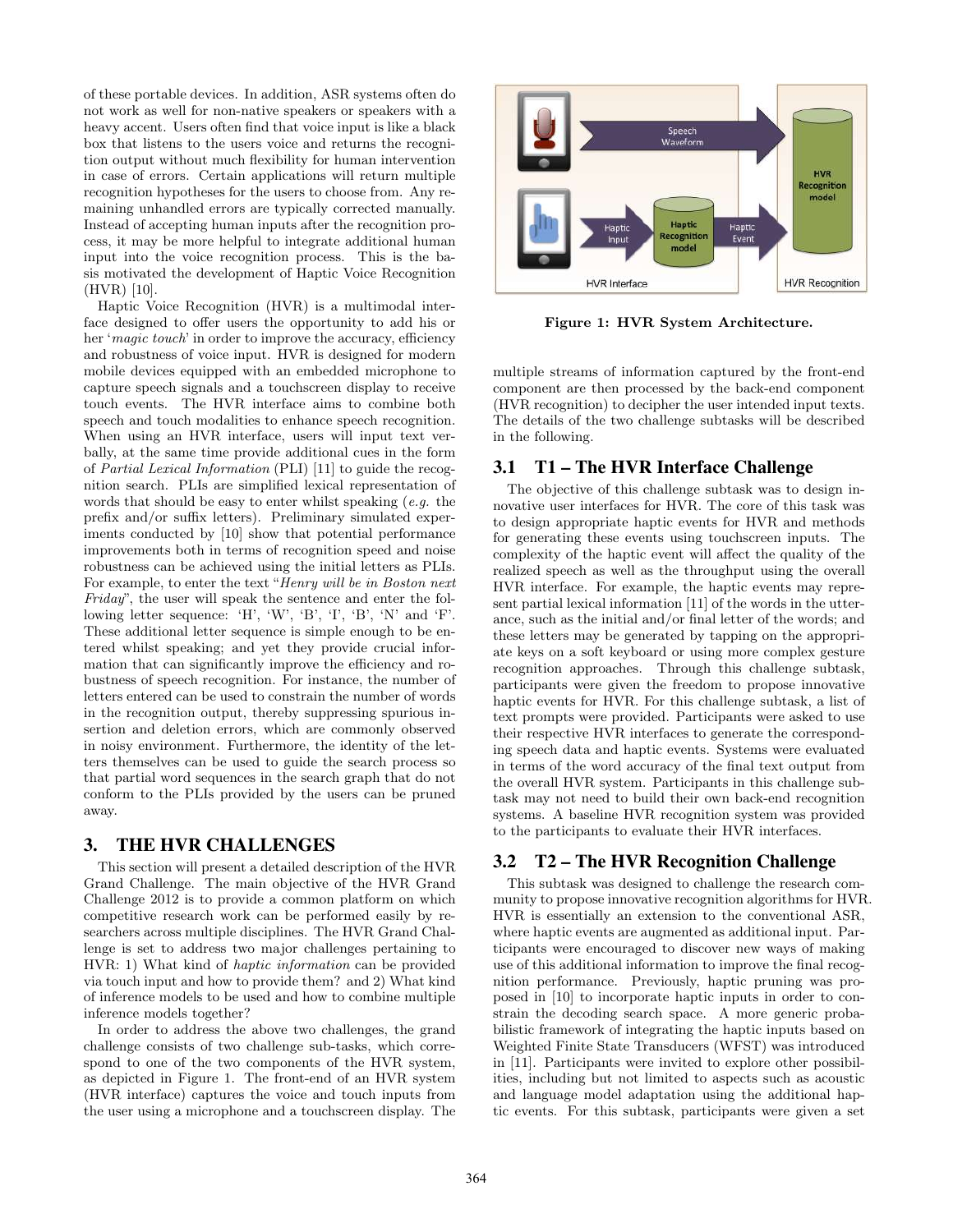| Entry Method | HVR Mode     | Haptic Input |
|--------------|--------------|--------------|
| Method 1     | Synchronous  | Keyboard     |
| Method 2     | Synchronous  | Keystroke    |
| Method 3     | Asynchronous | Keyboard     |
| Method 4     | Asynchronous | Keystroke    |

Table 2: Four different entry modes for HVR data collection.

of speech utterances along with the corresponding haptic inputs. In HVR Grand Challenge 2012, the initial letter sequences were generated using keyboard and keystroke inputs. Systems were evaluated based on the word accuracy of the final text output.

#### 4. DATASETS

This section will describe the datasets used for the HVR Grand Challenge 2012. Three sets of data were made available to the challenge participants. A summary of these datasets in terms of the number of subjects, number of utterances and the amount of speech data is given in Table 1. The pilot dataset contains data collected from one subject. This subject has used the HVR interface for more than one year and can be regarded as an experienced user. The development and challenge datasets contains data collected from 4 and 15 subjects respectively. These subjects do not have prior experience using the interface. They were given the opportunity to practice with the HVR interface for several sentences before the data collection. These subjects were university students. Most of them were non-native English speakers.

#### 4.1 Data Collection Procedures

The challenge datasets were collected using an HVR interface prototype implemented on iPad. The screenshots of the interface using the keyboard and keystroke input modes are depicted in Figures  $2(a)$  and  $2(b)$  respectively. Data collection was carried out with the HVR iPad interface operating in the landscape mode. For keyboard input, an onscreen soft keyboard with a standard QWERTY keyboard layout was used to enter the initial letters. The size of the keyboard is  $352 \times 1024$ , which is the same size as the standard English QWERTY keyboard provided by iOS. For keystroke input, subjects are required to use a predefined set of single-stroke handwriting gestures to enter the letters. These predefined gestures are given in Figure 3. Most of these letters can be represented by single-stroke gestures using the standard handwritten lowercase form, except for the letters 'F', 'I', 'L', 'T' and 'X', whose keystrokes are slightly modified to be single-stroke. Single-stroke handwriting input simplifies the recognition process since the letter boundaries are explicitly provided. Therefore, the system only needs to handle isolated handwritten letter recognition.

During data collection, each subject will enter a series of prompted texts using the HVR iPad interface. Each sentence was entered four times, each corresponds to a different HVR mode and a different haptic input method, as shown in Table 2. The synchronous HVR mode indicates that the subjects will enter the texts verbally, at the same time provide the corresponding initial letter sequence using either the keyboard or keystroke input method. On the other hand, for



(a) Keyboard Input Mode



(b) Keystoke Input Mode

Figure 2: Screenshots of HVR iPad interface used for data collection.

asynchronous HVR mode, subjects will read the prompted sentence first and then provide the initial letters afterwards.

For each text entry method, the speech utterances were recorded and stored as single channel 16 bit linear pulse code modulation (PCM) sampled at 16 kHz. For keyboard input, the HVR interface also captured the corresponding letter sequence as the subjects tap on the onscreen keyboard. The timestamps of the key presses relative to the start of the speech recording were also saved. For keystroke inputs, the HVR interface captured a series of 2-dimensional coordinates for each handwriting gesture. Likewise, the start times of the keystrokes relative to the start of the speech recording were also saved.

The data collected was conducted in a research laboratory where the recorded speech may be considered noise free. Noisy speech data were then artificially created by corrupting the clean speech with additive noise. The noise samples were collected from a school canteen where the primary noise type is babble noise. Three sets of noisy data were created at signal-to-noise ratios of 20dB, 15dB and 10dB.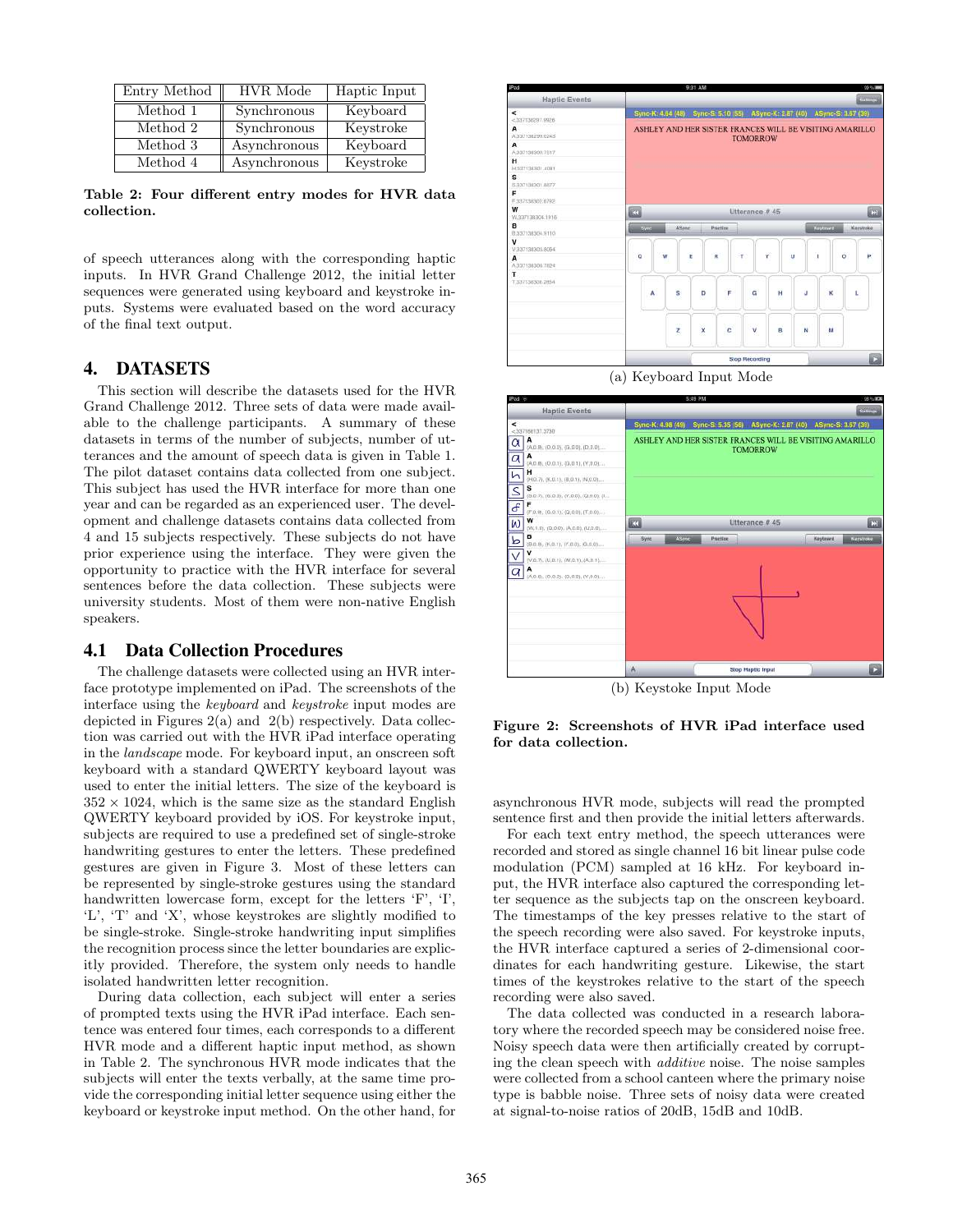| <b>Datasets</b> | No. of   | No. of Utterances |      | Amount of Speech (mins) |             |
|-----------------|----------|-------------------|------|-------------------------|-------------|
|                 | Subjects | Train             | Test | Train                   | <b>Test</b> |
| Pilot           |          | 164               | 20   | 12.0                    | L.b         |
| Development     |          | 243               | 80   | 25.1                    | 9.3         |
| Challenge       | 15       | 977               | 180  | 94.3                    | 20.8        |

Table 1: Number of subjects, number of utterances and amount of speech data in the pilot, development and challenge datasets.



Figure 3: Single-stroke letter keystrokes used for data collection.

#### 5. ANALYSES OF DATASETS

This section gives an account of the characteristics of the datasets in various aspects. First of all, the effects of HVR interface on the speech produced by the subjects were investigated. The durations of the speech and silence segments of the resulting speech collected using the synchronous and asynchronous modes were compared in Figure 4. Forcedalignment [13] was used to obtain the phone boundaries. The speech data produced by the subjects when using HVR in asynchronous mode were considered to be normal speech since their speech was not affected by any concurrent touch inputs. Therefore, the durations of the phones and silences for asynchronous mode were about the same for keyboard and keystroke inputs, as show in Figures  $4(b)$ ,  $4(d)$  and  $4(f)$ . Three types of silences were considered. A leading silence means the portion of silence at the beginning of each utterance. Likewise, a trailing silence denotes the portion of silence at the end of each utterance. Inter-word silences are the gaps in between successive words. These gaps are typically very small for fluent continuous speech.

In general, the average durations of phones and various types of silences are longer for synchronous data compared to asynchronous data. The average duration of the leading silence for synchronous mode is about 1 second for all the datasets. This is consistently longer than the leading silence durations for asynchronous data, which indicates that there is a finite delay for the subjects to locate the key on the soft keyboard or determine the appropriate keystroke for the first letter of the first word of the sentence before he or she began to speak. There seems to be no difference in the leading silence durations between keyboard and keystroke inputs. On the other hand, the trailing silence for the keyboard and keystroke inputs are quite different for synchronous mode. For keyboard input, the trailing silence durations are almost the same for both synchronous and asynchronous cases. However, since the time taken to speak a word may be shorter than the time needed to complete a handwriting gesture for the corresponding initial letter, the trailing silences for synchronous keystroke mode was found to be more than 2 times longer than those for synchronous keyboard mode.

Similarly, the silence durations in between successive words were significantly longer for synchronous data. Beginners (subjects for development and challenge data) were found to spend on average  $0.11s - 0.13s$  longer in between words to locate the right keys for synchronous keyboard input and 0.30s – 0.34s longer to complete the handwriting gestures. An experienced user, on the other hand, spent on average 0.06s and 0.07s longer in between words for keyboard and keystroke inputs. This shows that, with sufficient practice, potential speedup in HVR text entry can be achieved.

Besides, synchronous input also caused the average phone durations to be longer. The average phone duration for beginners increased by 0.02s –0.06s for synchronous keyboard input and 0.04s – 0.10s for synchronous keystroke input. On the other hand, the phones produced by an experienced user lengthened by 0.03s for both keyboard and keystroke inputs.

Next, the characteristics of the touch inputs were analyzed. Table 3 shows the average durations between successive haptic inputs. They were measured as the difference between the timestamps of the successive key presses or the start times of the successive handwriting gestures. The corresponding effective input speeds, measured in the number of words per minute (WPM), were also reported in the same table. For asynchronous mode, beginners' keyboard and keystroke input speeds were 69 – 79 WPM and 44 WPM respectively. An experienced user can achieve much higher input speeds, at 122 WPM and 95 WPM respectively. However, despite the additional cognitive loads, the effective haptic input speeds increased slightly for synchronous inputs. The input speeds for beginners increased to  $73 - 87$ WPM and 54 – 58 WPM for keyboard and keystroke inputs respectively. The keystroke input speed for an experienced user also increased to 102 WPM. This phenomenon may be due to the fact that the subjects subconsciously increase the haptic input speed to catch up with the faster speaking rate in synchronous mode.

Given the timestamps of the haptic inputs and the time boundaries of the phones obtained using forced-alignment, it will be interesting to analyze the synchrony of these two streams of inputs. Table 4 shows the average deviation of the haptic inputs from the start of the corresponding words.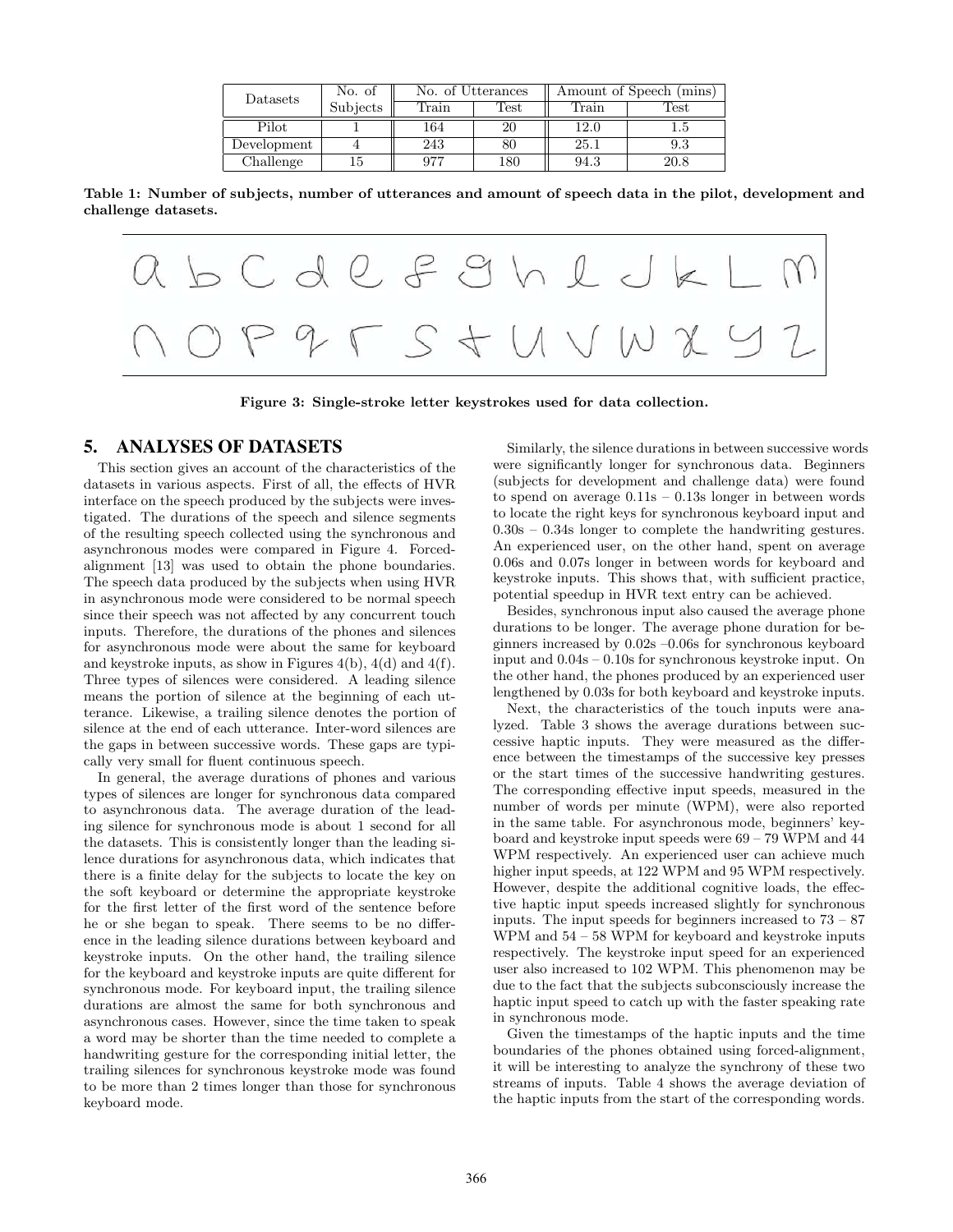

Figure 4: Durations between successive haptic events in the pilot, development and challenge datasets.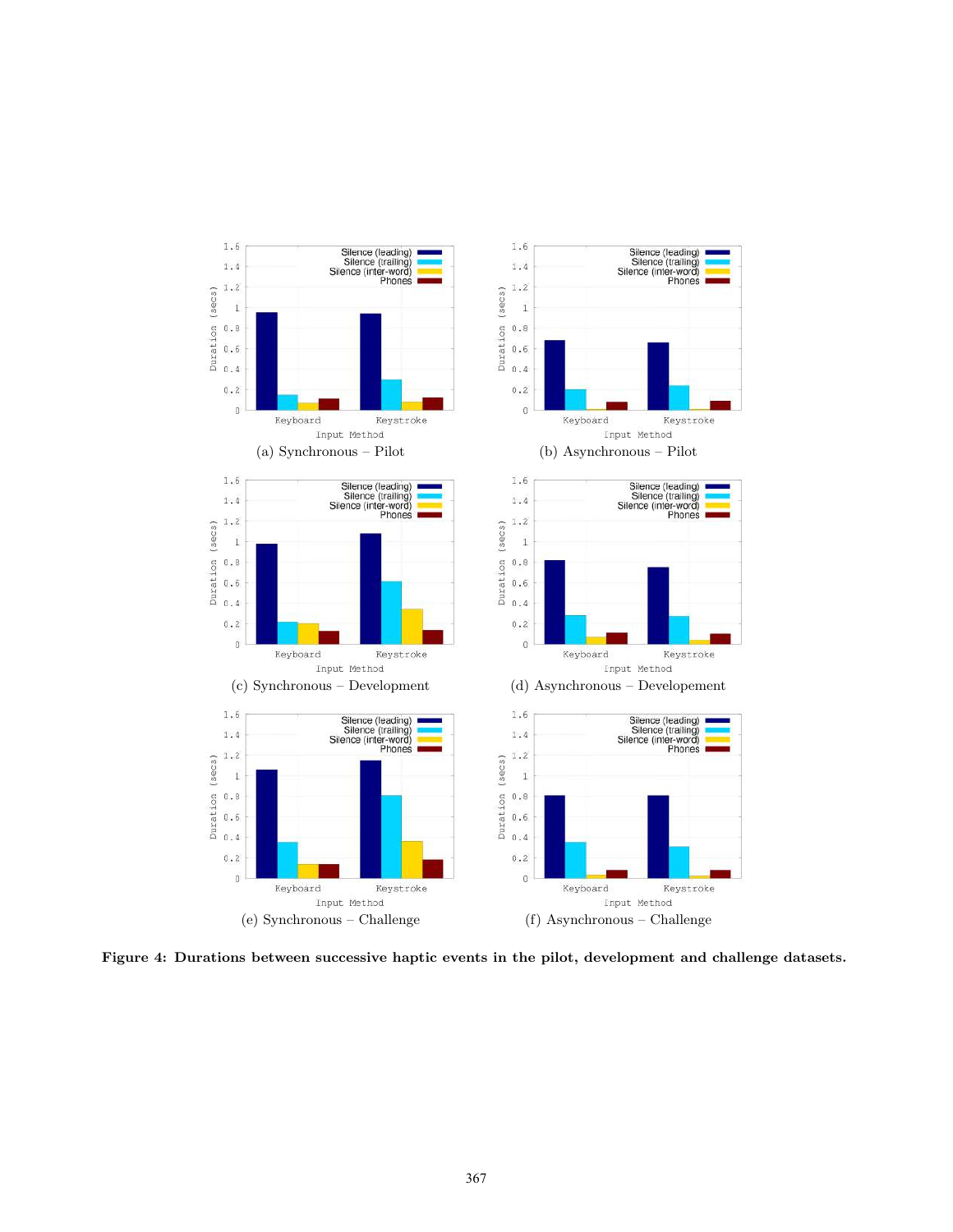|                                              | Average Input Duration (sec) |             |              | Effective Input Speed (WPM) |             |           |              |           |
|----------------------------------------------|------------------------------|-------------|--------------|-----------------------------|-------------|-----------|--------------|-----------|
| $\mathbf{D}\text{at } \text{as } \text{ets}$ |                              | Synchronous | Asynchronous |                             | Synchronous |           | Asynchronous |           |
|                                              | Keyboard                     | Keystroke   | Keyboard     | Keystroke                   | Keyboard    | Keystroke | Keyboard     | Keystroke |
| Pilot                                        | 0.49                         | $0.59\,$    | 0.49         | 0.63                        | 122         | 102       | 122          | 95        |
| Development                                  | 0.82                         | 1.04        | 0.87         | 1.36                        | 73          | 58        | 69           | 44        |
| Challenge                                    | 0.69                         | 1.12        | 0.76         | 1.36                        | 87          | 54        | 79           | 44        |

Table 3: Durations between successive haptic inputs and the effective input speed for the pilot, development and challenge datasets.

| Datasets                      | Average Deviation (sec) |           |  |  |
|-------------------------------|-------------------------|-----------|--|--|
|                               | Keyboard                | Keystroke |  |  |
| Pilot                         | 0.10                    | 0.36      |  |  |
| Development                   | 0.44                    | 0.61      |  |  |
| $\overline{\text{Challenge}}$ | N 22.                   | ገ 62      |  |  |

Table 4: Deviation of haptic inputs from the start of the corresponding words for the pilot, development and challenge datasets.

| Datasets    | Input     | Occurrence $(\%)$ |                         |       |
|-------------|-----------|-------------------|-------------------------|-------|
|             | Method    | Before            | $\operatorname{Within}$ | After |
| Pilot       | Keyboard  |                   | 96                      |       |
|             | Keystroke |                   | 91                      |       |
| Development | Keyboard  |                   | 80                      | 12    |
|             | Keystroke | າ                 | 83                      | 15    |
| Challenge   | Keyboard  | 11                | 84                      |       |
|             | Keystroke |                   | 85                      |       |

Table 5: Percentage of haptic inputs occurring before, within and after the corresponding words for the pilot, development and challenge datasets.

Only sentences whose length matches the number of corresponding haptic inputs were considered<sup>1</sup>. For beginners, key presses occurred about  $0.22s - 0.44s$  after the start of the corresponding words; keystrokes happened 0.61s – 0.62s after the subjects started speaking the words. However, the deviations for an experienced user were much shorter: 0.10s and 0.36s for keyboard and keystroke inputs respectively. Sometimes, subjects may also enter the haptic inputs before they started speaking the word or after they have finished the word. Table 5 shows the percentage of haptic inputs occurring before, within and after the corresponding words. For beginners, between  $80\% - 85\%$  of the haptic input occurrences fall within the corresponding words. About 2% – 11% and 5% – 15% of them happened before and after the words respectively. The haptic inputs for an experienced user were more precise. About  $91\% - 96\%$  of them occurred within the words. Only  $1\% - 4\%$  were before the words and 8% after the words.

#### 6. HVR RECIPE

As part of this challenge, a simple recipe based on the Hidden Markov Model Toolkit (HTK) [13] was also provided. This recipe adopts an offline implementation of HVR where the recognition is performed after all the speech and haptic inputs are captured (*e.g.* at the end of an utterance). This allows the haptic inputs to be incorporated as constraints to restrict the decoding network so that the standard speech recognition algorithm can be used without modification. This implementation uses regular expressions to represent the Partial Lexical Information (PLI) for each word. For example, for the sentence "My name is Peter" the initial letter sequence 'M', 'N', 'I' and 'P' is represented as

 $\cap$ M,  $\cap$ N,  $\cap$ I,  $\cap$ P

Likewise, the final letter sequence 'Y', 'E', 'S' and 'R' is represented as

Y\$, E\$, S\$, R\$

Combining the above initial and final letter information yields the following PLI representation:

^M.\*Y\$, ^N.\*E\$, ^I.\*S\$, ^P.\*R\$

Given the PLI information, a lexically constrained decoding network will be constructed in the form of a confusion network (see Figure 5). Each PLI is expanded into a set of word alternatives by matching its regular expression against all the words in the vocabulary. For example, the regular expression  $\gamma_{\text{M}}$ .\*Y\$ will expand to words including MACY,  $MANY$ ,  $MANY$ ,  $MY$  and so on. This is a very simple implementation of HVR which does not support a tight integration of haptic inputs into the decoding process in an online manner. It also does not support the incorporation of language model scores which are typically used in speech recognition. Furthermore, this implementation also assumes that the PLI information provided are accurate since any haptic input error will lead to the correct words being excluded from the resulting lexically constrained decoding network. A more advanced probabilistic integration framework based on Weighted Finite State Transducer (WFST) has been proposed in [11], which is able to incorporate language model scores and handle uncertainties in haptic inputs.

## 7. EXPERIMENTAL RESULTS

This section presents the experimental results using the HVR Grand Challenge 2012 datasets described in Section 4. This section is divided into two parts. The first part describes the inference models for different haptic input methods and presents the letter recognition performance of these inference models. The second part describes the HVR recognition systems and their performances.

#### 7.1 Haptic Input Performance

The datasets provided for the HVR Grand Challenge 2012 comprise the speech recording as well as the corresponding initial letter sequences for the words in the utterances. These

<sup>&</sup>lt;sup>1</sup>There were a small number of sentences where subjects entered more or fewer letters than necessary by mistake.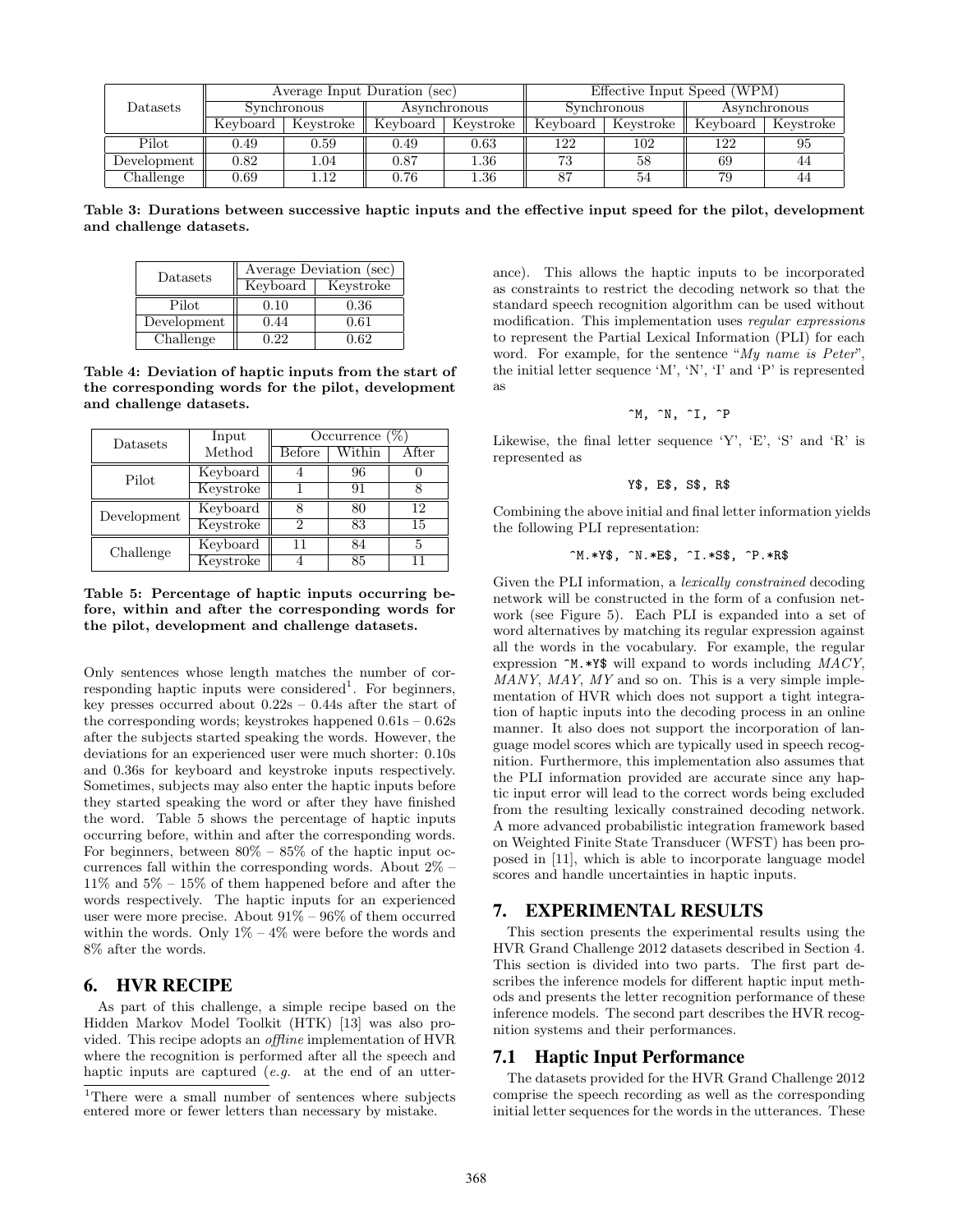

Figure 5: An example lexically-constrained decoding network based on the given initial and final letter Partial Lexical Information (PLI) for the sentence "My name is Peter".  $\langle s \rangle$  and  $\langle s \rangle$  denote the start and end of the sentence respectively.

| Input     | <b>HVR</b> | LER $(y_0)$ |      |           |  |
|-----------|------------|-------------|------|-----------|--|
| Method    | Mode       | Pilot       | Dev. | Challenge |  |
| Keyboard  | Sync       | 0.0         | 2.3  | 0.7       |  |
|           | Async      | 1.4         | 0.7  | $1.3\,$   |  |
| Keystroke | Sync       | 0.0         | 6.8  | 10.7      |  |
|           | Async      | O.U         | 9.5  |           |  |

Table 6: Letter error rate performance of haptic inputs for the pilot, development and challenge datasets.

initial letters were entered by users either using an onscreen QWERTY keyboard or handwriting gestures (see Section 4.1 for more details on the data collection procedures). For the keystroke input, a 3-state left-to-right Hidden Markov Model (HMM) [9] was used to model the handwriting gesture for each letter. The emission probability of each state was represented by a Gaussian distribution with a full covariance matrix. The input features were 6-dimensional vectors given by the two-dimensional normalized coordinates of the touch points together with the first and second order differential parameters representing the instantaneous gradient and curvature of the keystroke. These differential parameters were computed using HTK [13], similar to the way the dynamic parameters were generated for speech recognition. Table 6 shows the Letter Error Rate (LER) performance of the haptic inputs provided by the users. For keyboard input, the LER indicates the error rate of the user tapping on the incorrect keys. Likewise, the LER indicates the performance of the underlying handwriting recognition system for keystroke input. One of the difficulties faced by the beginners is getting accustomed to the handwriting gestures shown in Figure 3 for keystroke input. This results in much higher LERs compared to keyboard inputs. Surprisingly, the LERs were lower for synchronous mode despite the additional cognitive loads involved. The LERs for keyboard inputs were 0.7%  $-2.3\%$  for synchronous input and  $0.7\% - 1.3\%$  for asynchronous input. However, subjects in the development set made more errors for synchronous input while those in the challenge set made more errors for the asynchronous mode. So, one can only say that the error patterns are user specific. An experienced user, however, was able to provide a more consistent haptic inputs. There were no errors in inferring the letters in all cases, except for asynchronous keyboard input. They were substitution and deletion errors indicating that the user may have subconsciously replaced or skipped certain words as the sentence was being recalled after it was first spoken.

#### 7.2 HVR Recognition Performance

Finally, we report the performance of the baseline HVR system. The baseline system was provided together with the HVR Grand Challenge 2012 datasets. In this baseline system, triphone acoustic models were represented by 3-state left-to-right Hidden Markov Model (HMM) [9]. Decision tree state clustering [14] was used to control the model complexity such that the final system comprised about 3000 distinct states. The emission probability of each HMM state is represented by a Gaussian distribution. Although more advanced configuration are used in state-of-the-art large vocabulary continuous speech recognition (LVCSR) [12] systems (e.g. Gaussian Mixture Model (GMM) state emission probability [7] and n-gram statistical language model [3]), a much simpler baseline system was chosen for HVR so that it is more practical for mobile devices with limited computation and memory resources. Mel Frequency Cepstral Coefficient (MFCC) [5] features were used for acoustic model training. 12 static coefficients together with the C0 energy term and the first two differential parameters were used to form a 39 dimensional acoustic feature vector. Maximum likelihood Baum-Welch training [2] was used to estimate the HMM parameters. Maximum Likelihood Linear Regression (MLLR) [8] was used to adapt the Gaussian mean and variance vectors to specific users and noise conditions<sup>2</sup>.

Figure 6 summarizes the Word Error Rate (WER) performances of synchronous HVR in various noise conditions for the pilot, development and challenge datasets. The ASR performances were obtained using the speech data collected in the asynchronous mode. In general, one observes a consistent improvement of HVR (either using keyboard or keystroke inputs) over ASR across different noise conditions. This shows the effectiveness of using additional haptic inputs to enhance the robustness of voice input in noisy environment. Further, the WER results on the pilot dataset were much better than those on the other datasets. This is because the subject in the pilot dataset has a good English proficiency while the subjects in the development and challenge datasets were mostly non-native English speakers. In general, HVR using keyboard input achieved better WER performance compared to using keystroke input. This is expected since the letter recognition error for keystroke input is much higher than keyboard input (see Table 6). Further-

<sup>2</sup>This work adopts MLLR as a simple approach to adapt the acoustic models to different noise conditions since it is readily supported by HTK. More advanced model-based noise compensation techniques, such as Parallel Model Combination (PMC) [6] and Vector Taylor Series (VTS) [1] can also be used.